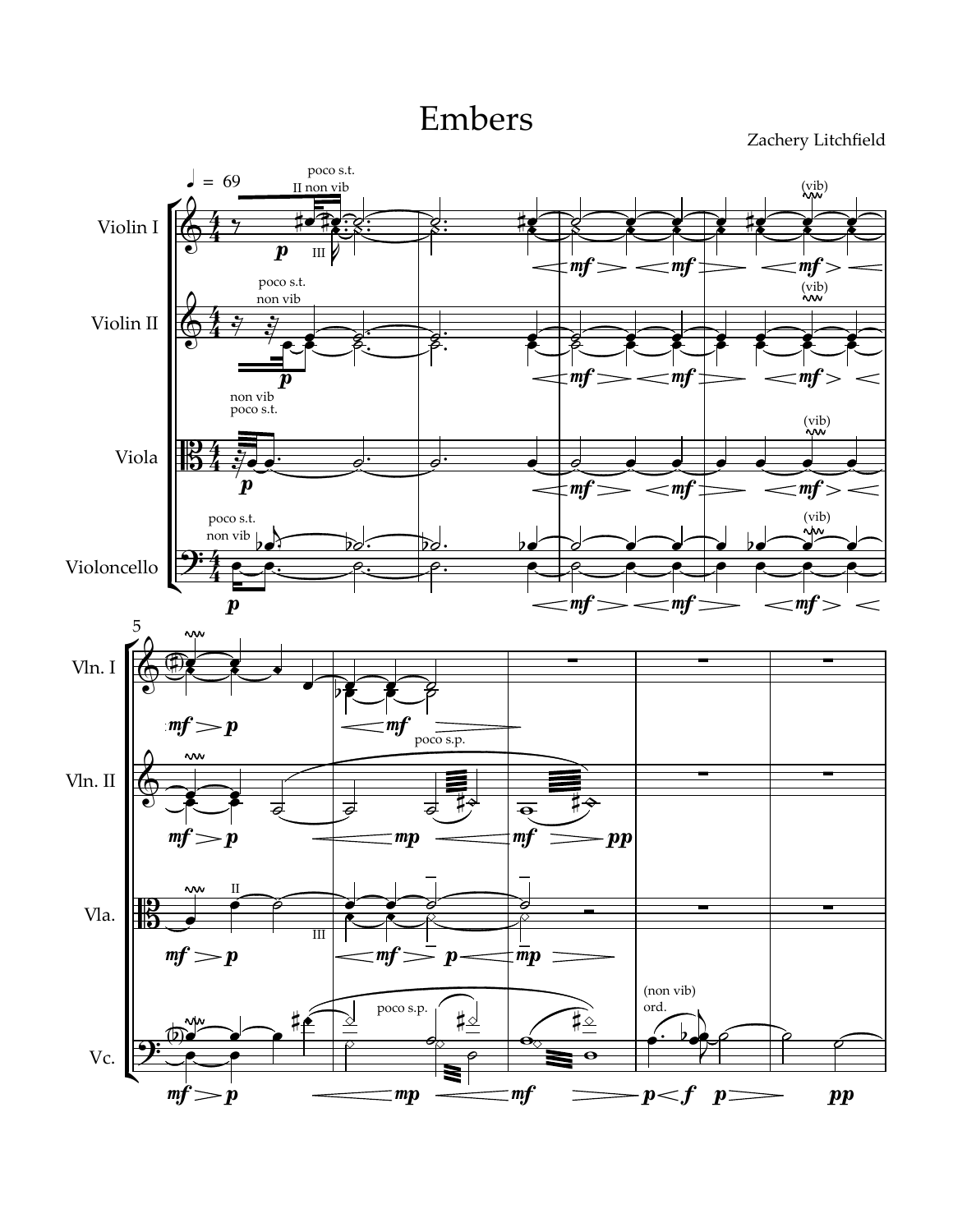

\*indicates timed and graded change in bow placement.

ex. cello mm. 13 - 15 begins **sul tasto** changes over time to **sul pont** and back to **sul tasto**.

\*\*Dashed lines are used to indicate that the bowplacement is to be maintained until otherwise notated.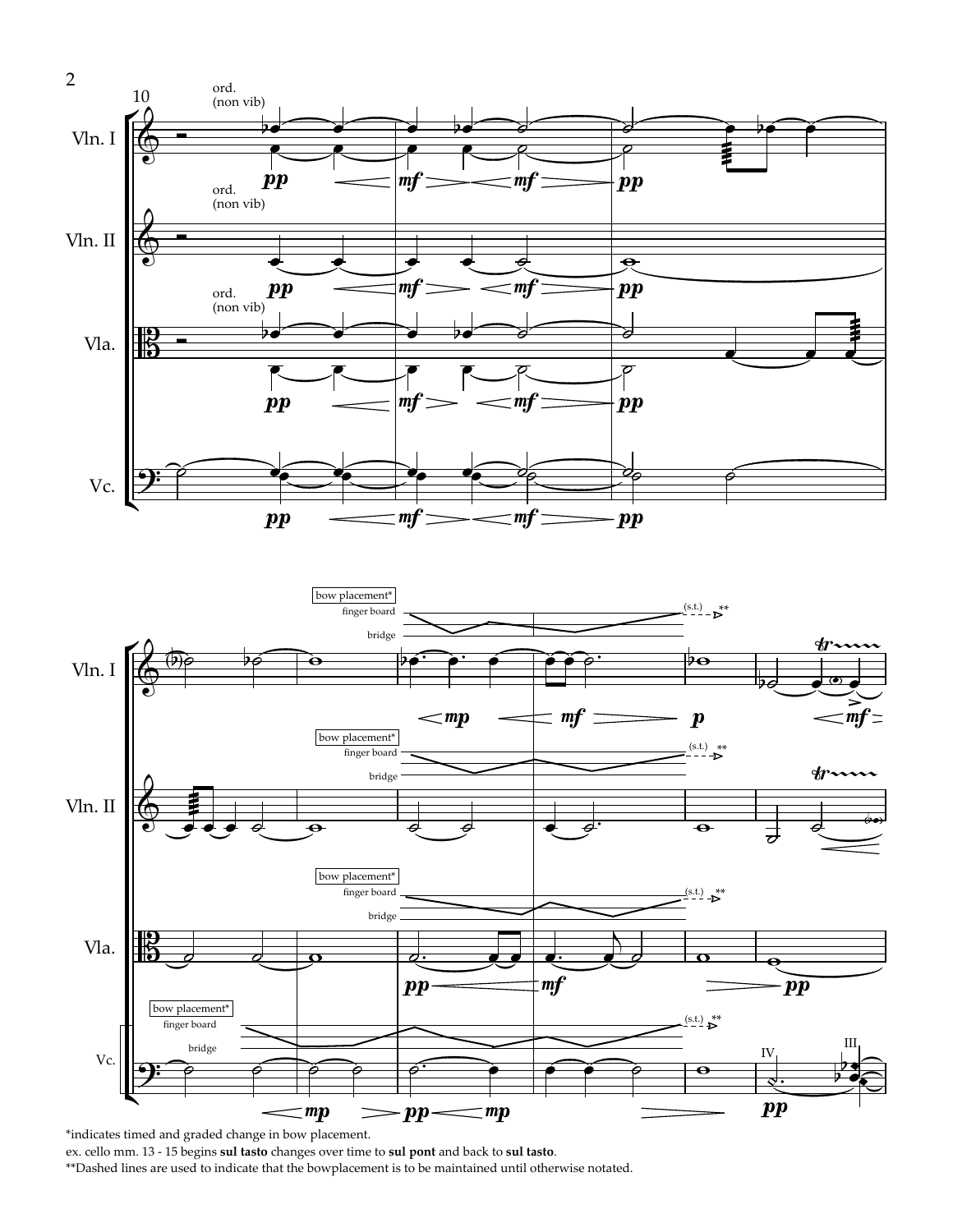

\* vibtr - prepare the interval and vibrate, alternating between the two pitches at the speed of vibrato.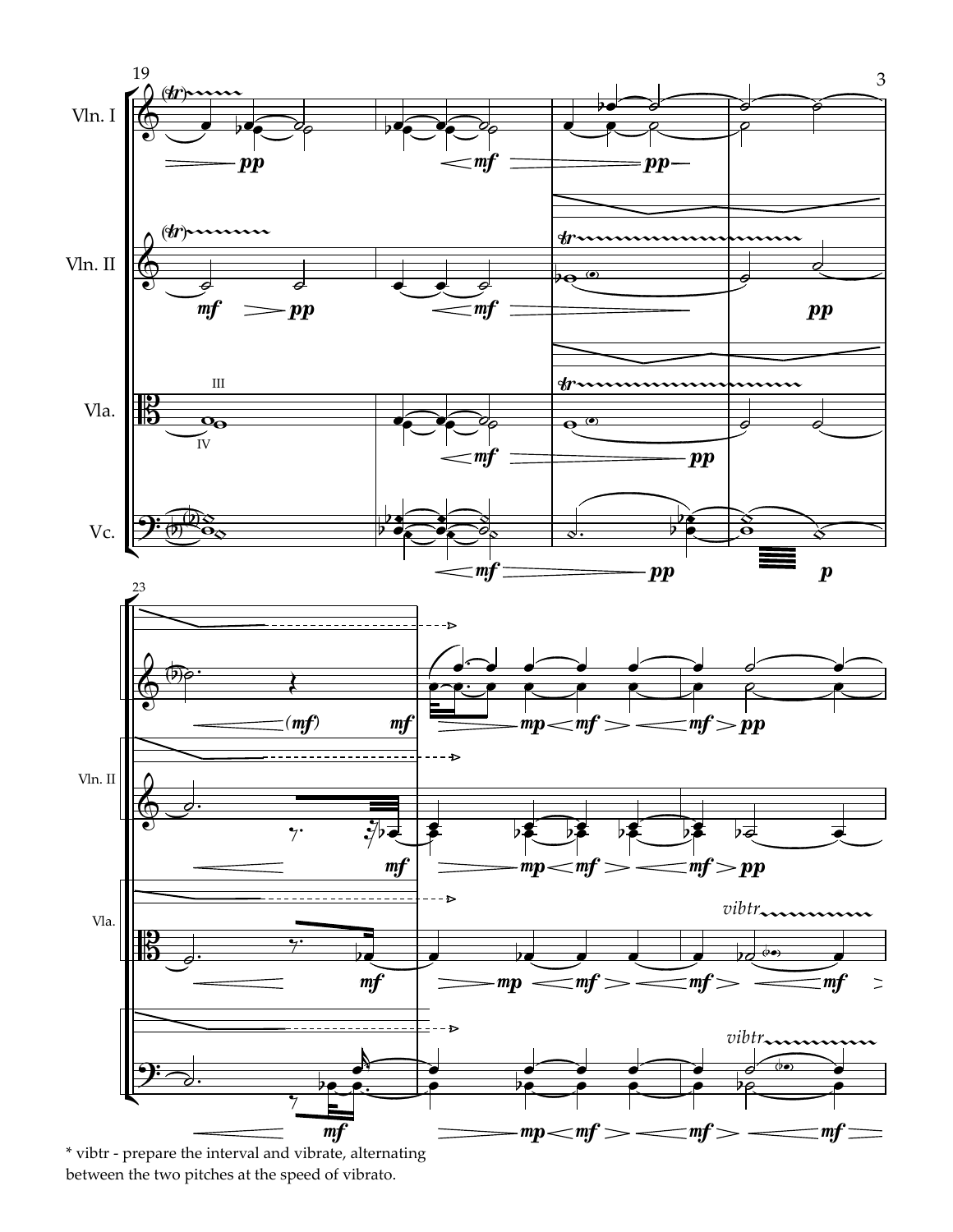

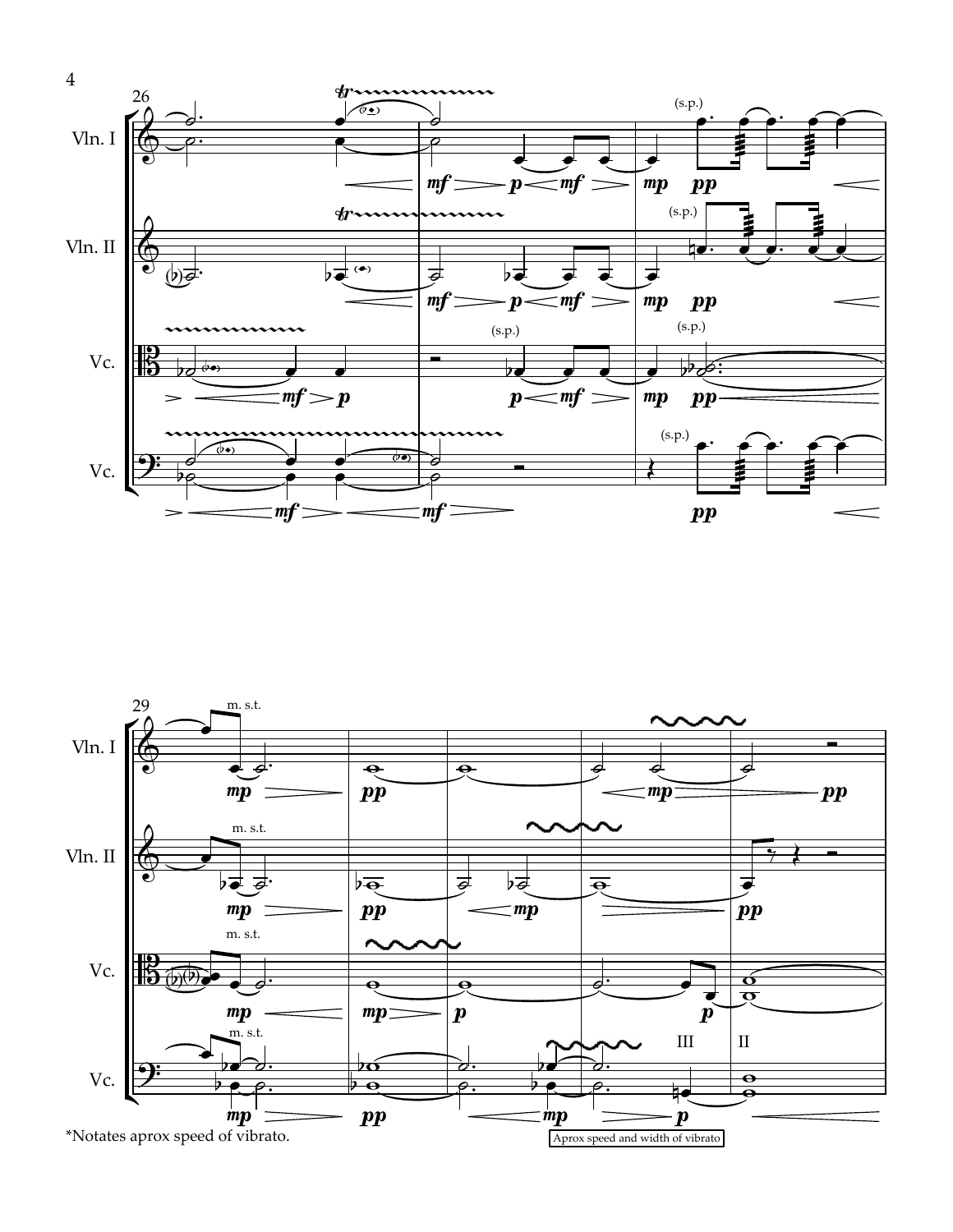

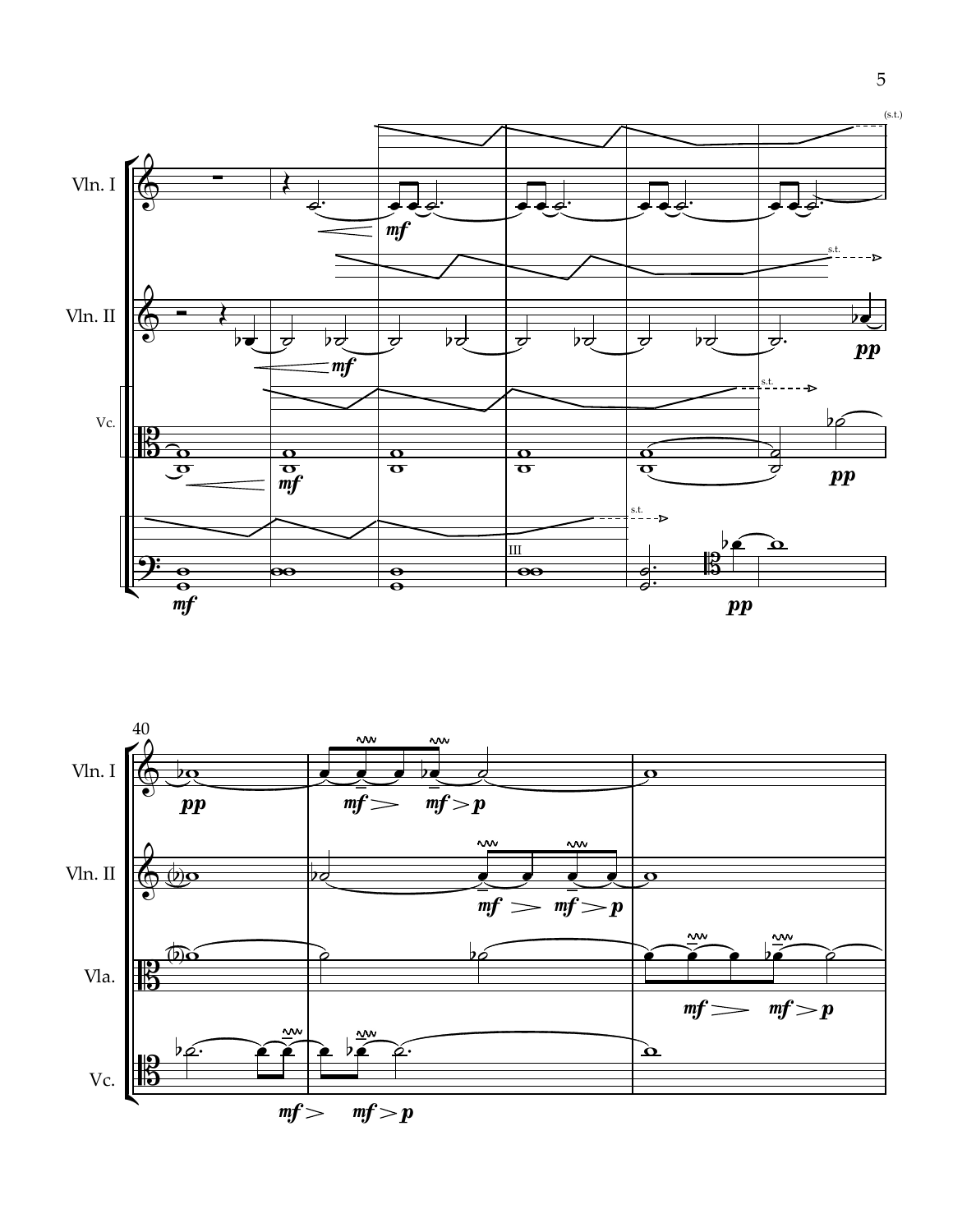

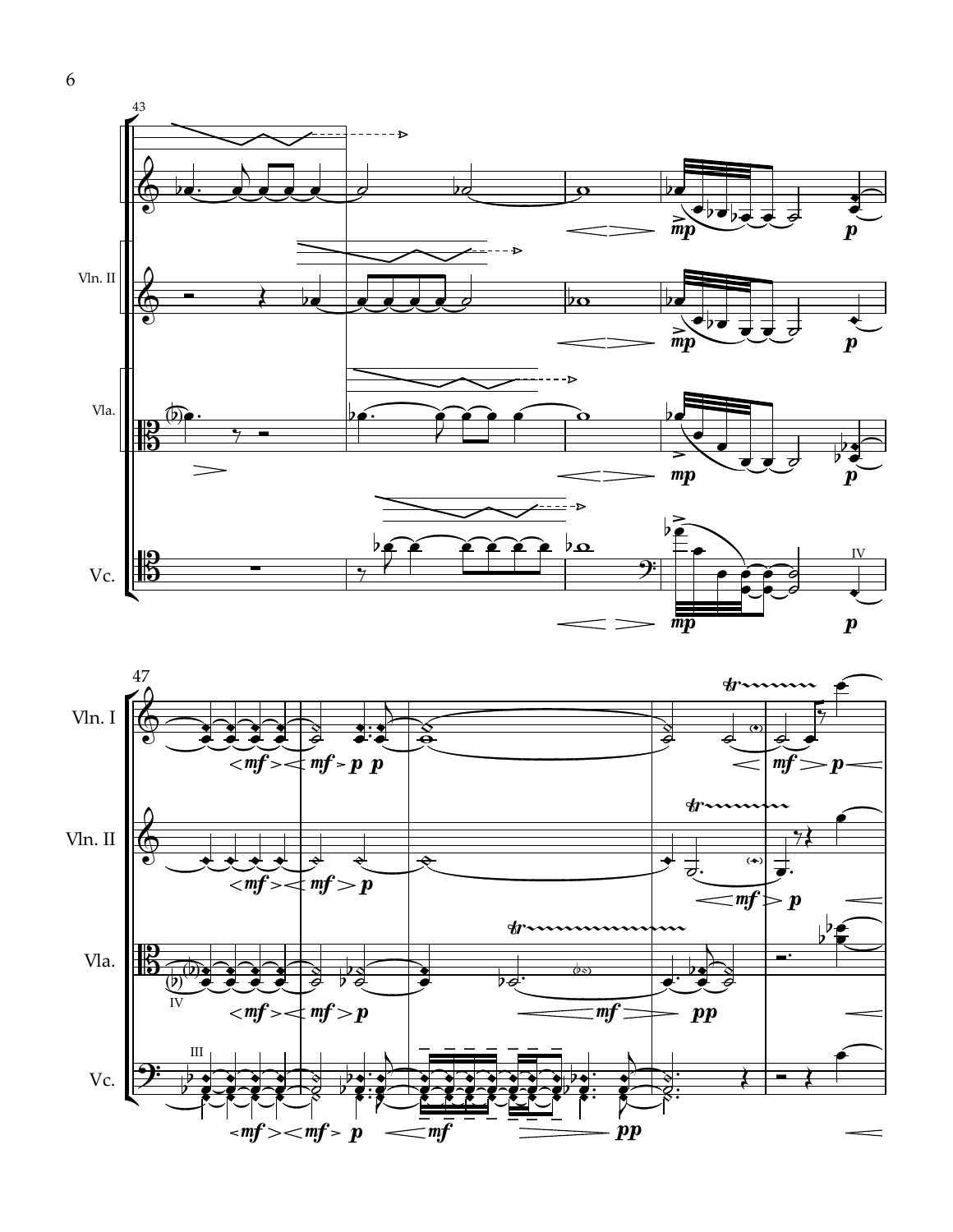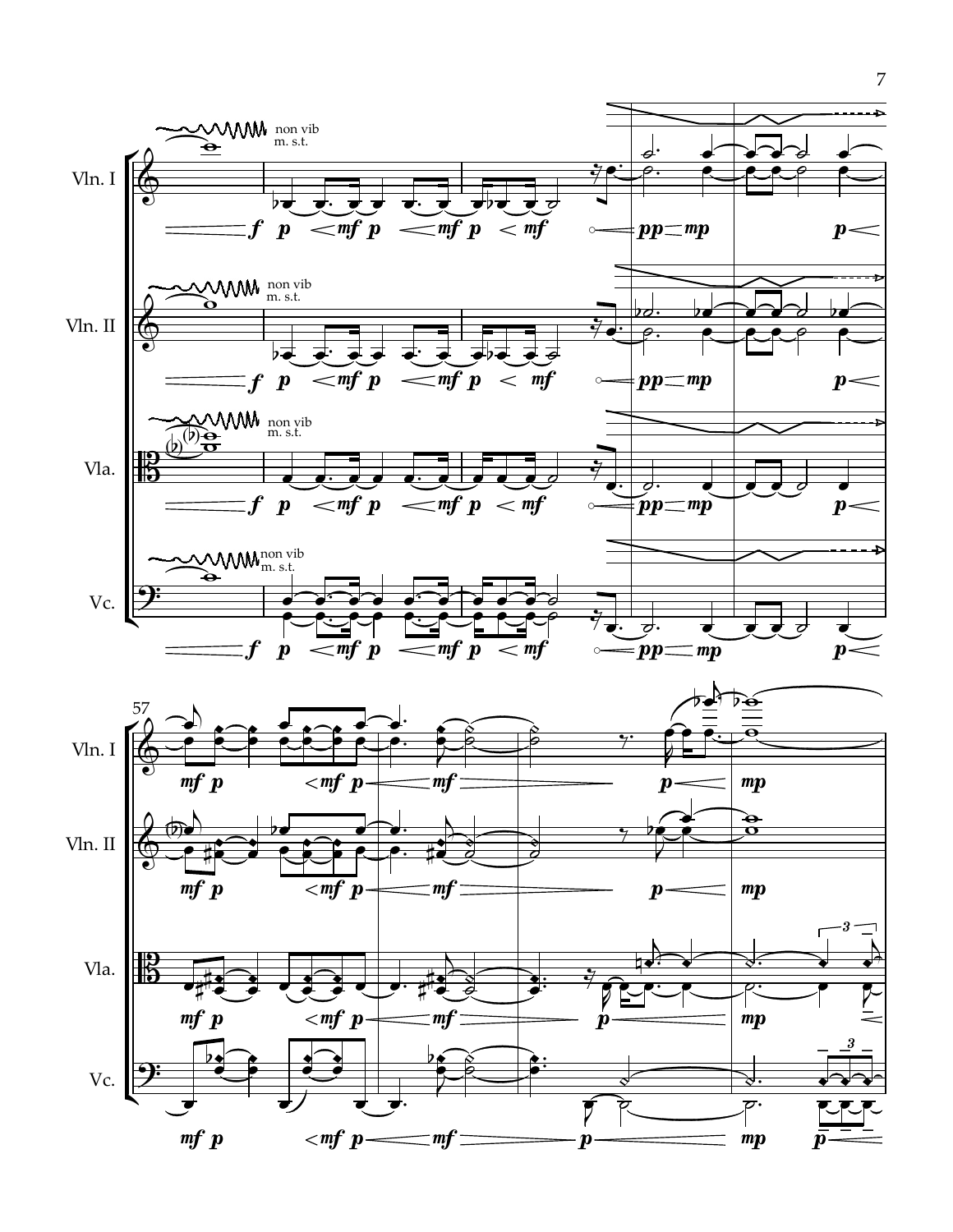

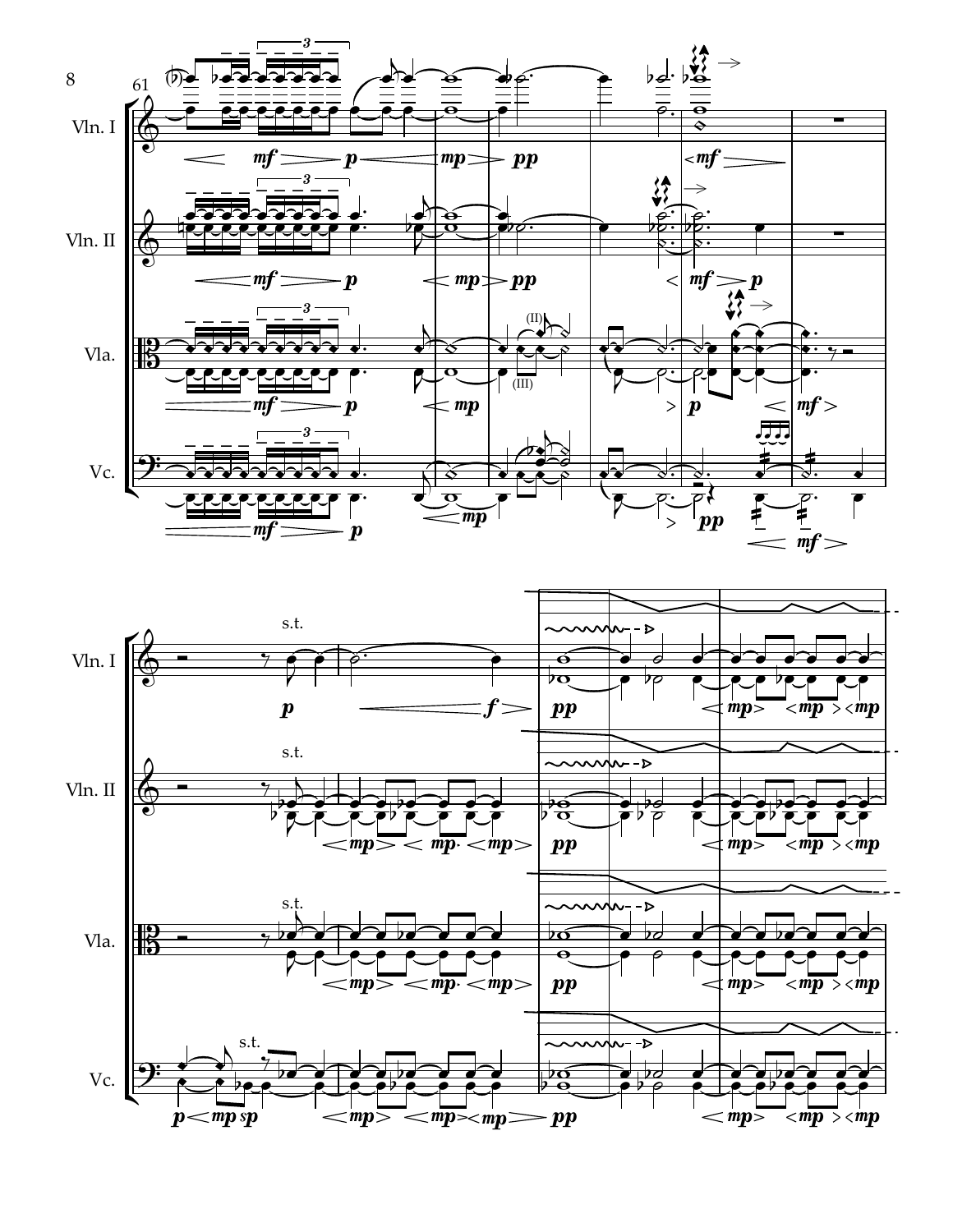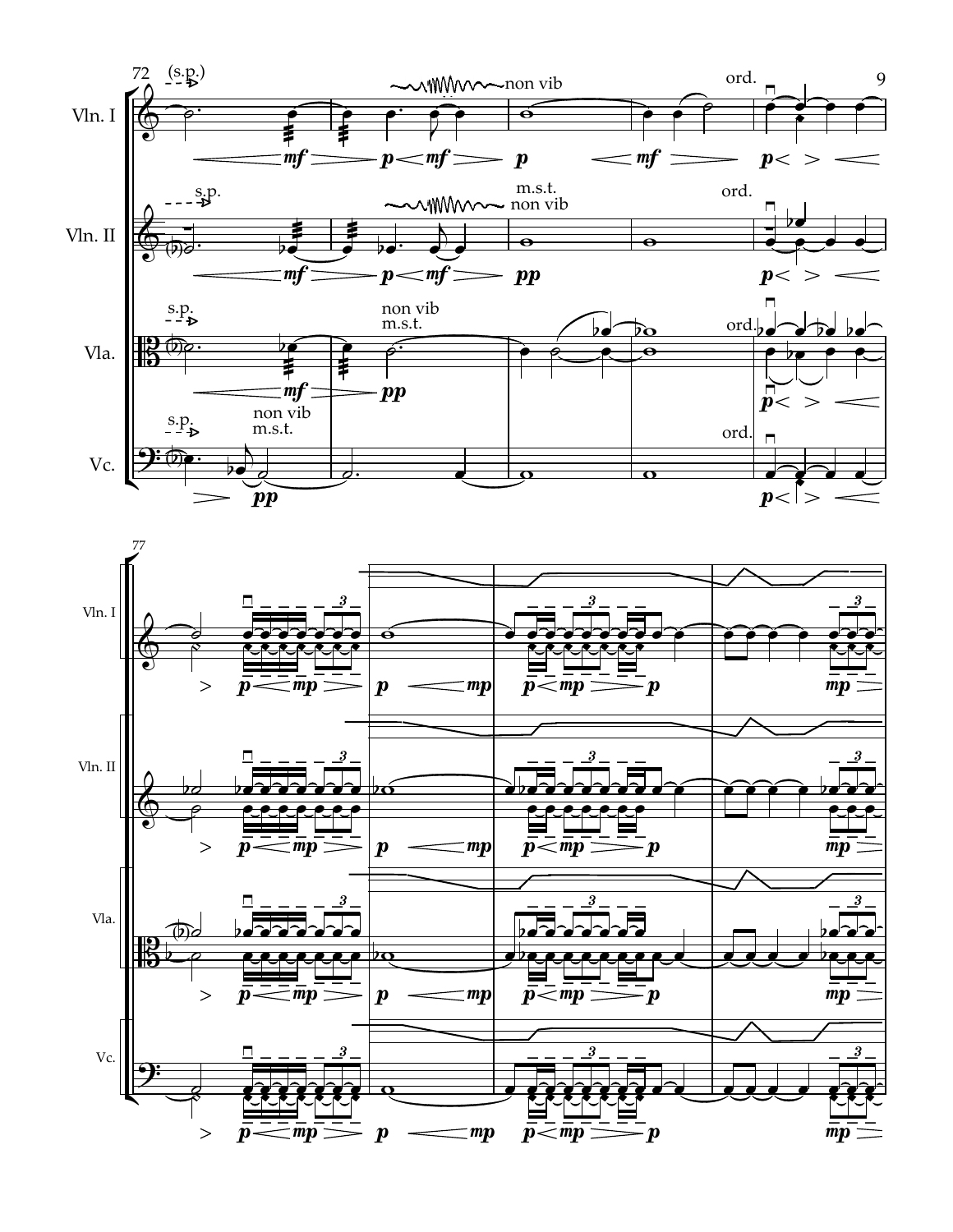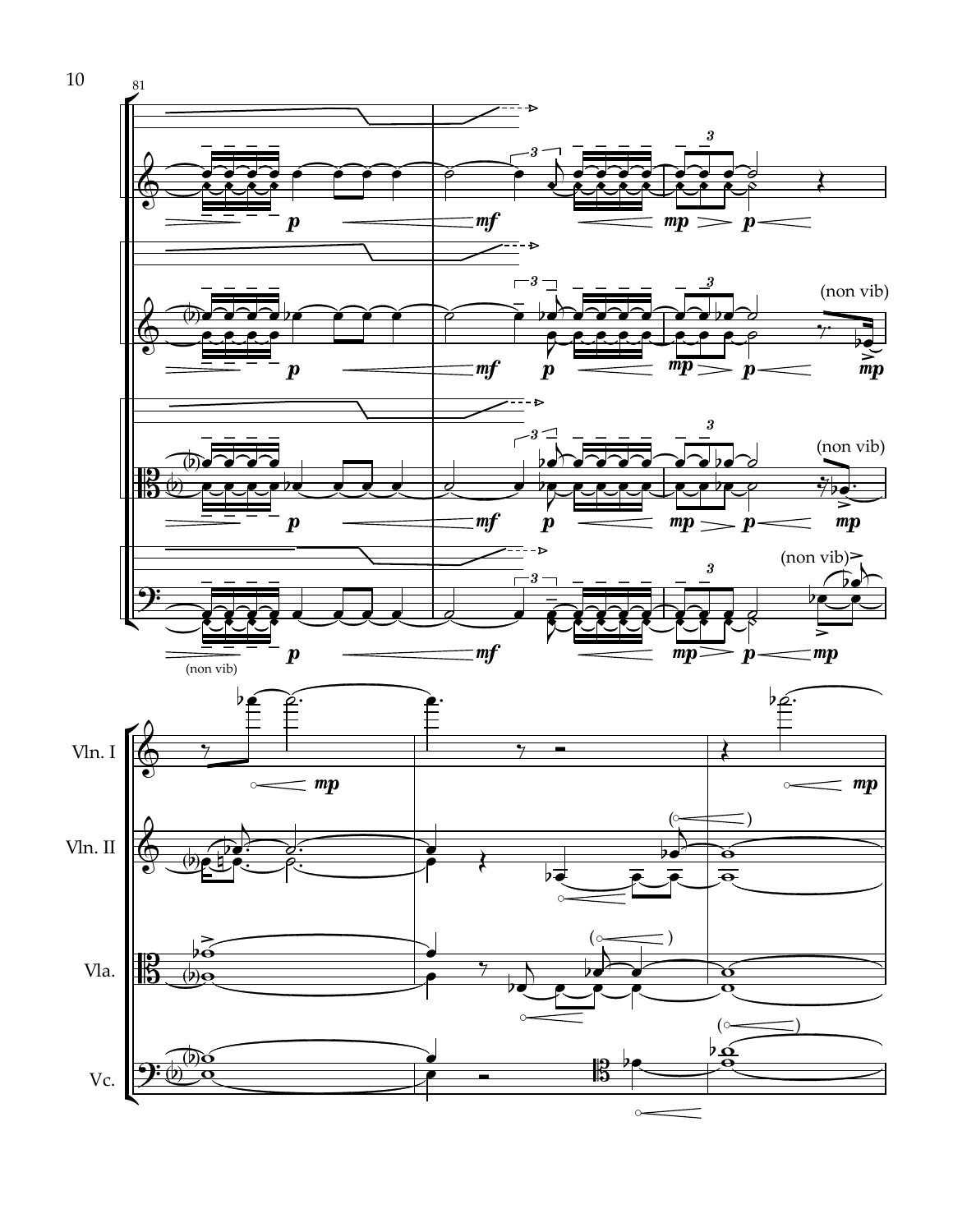

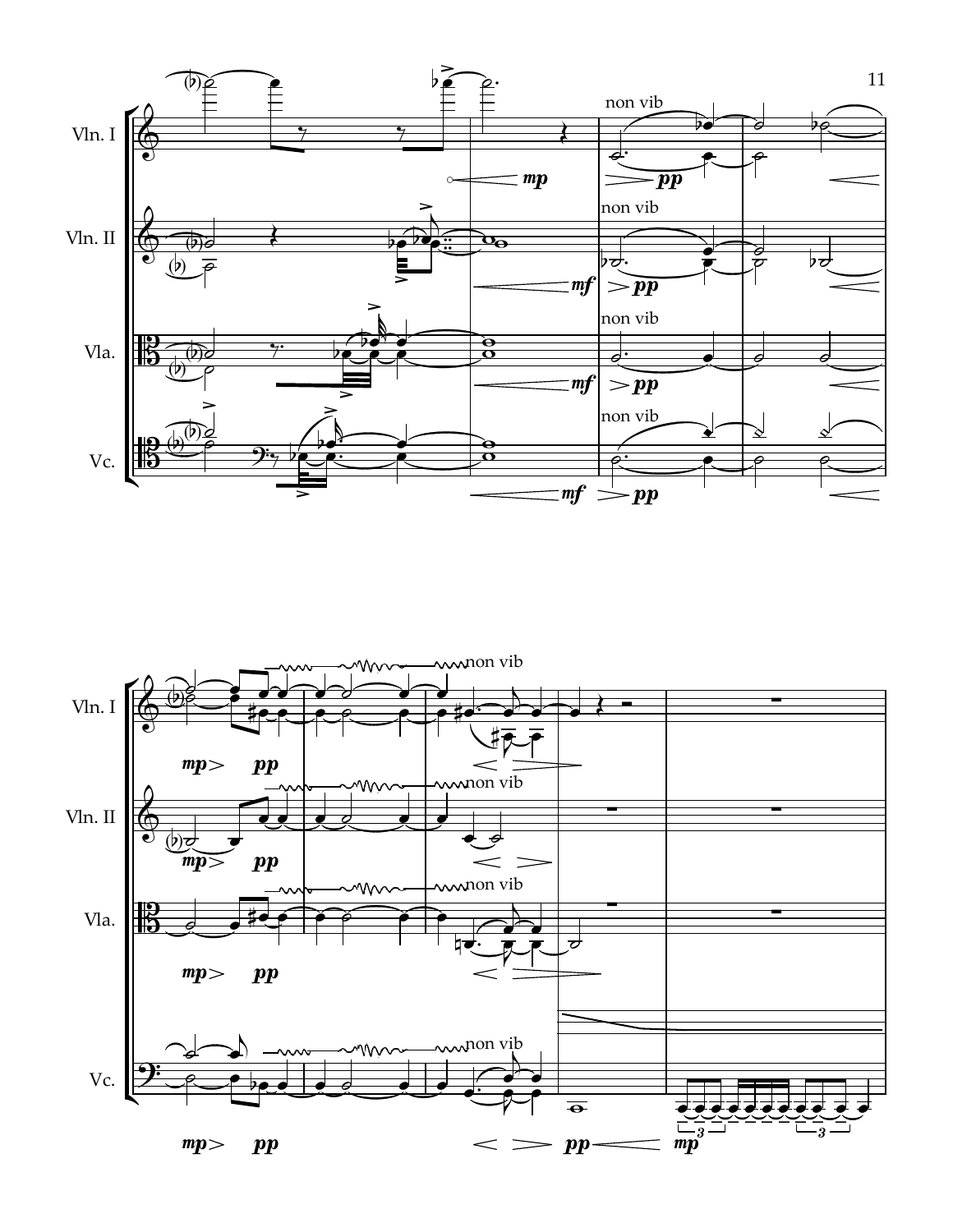

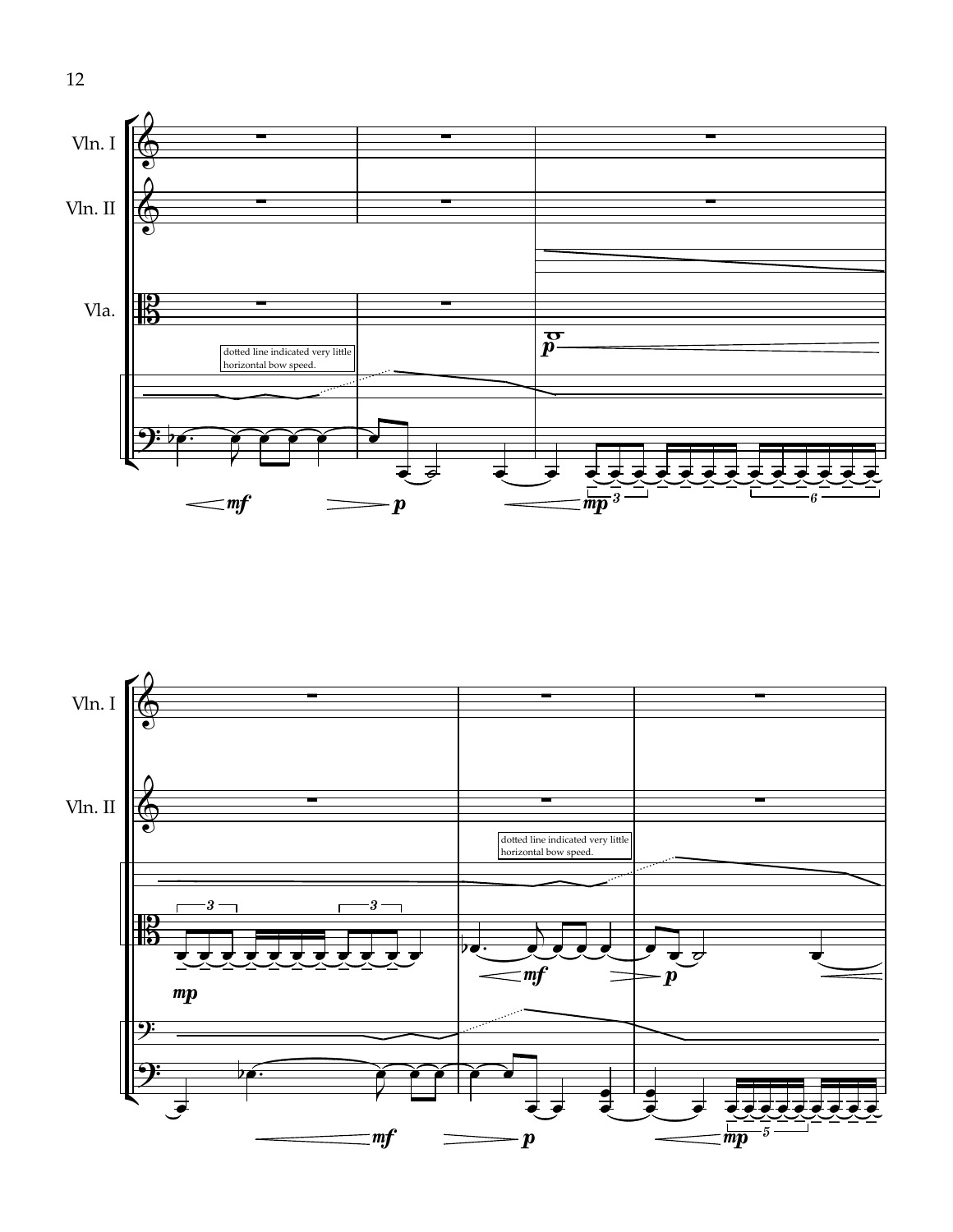